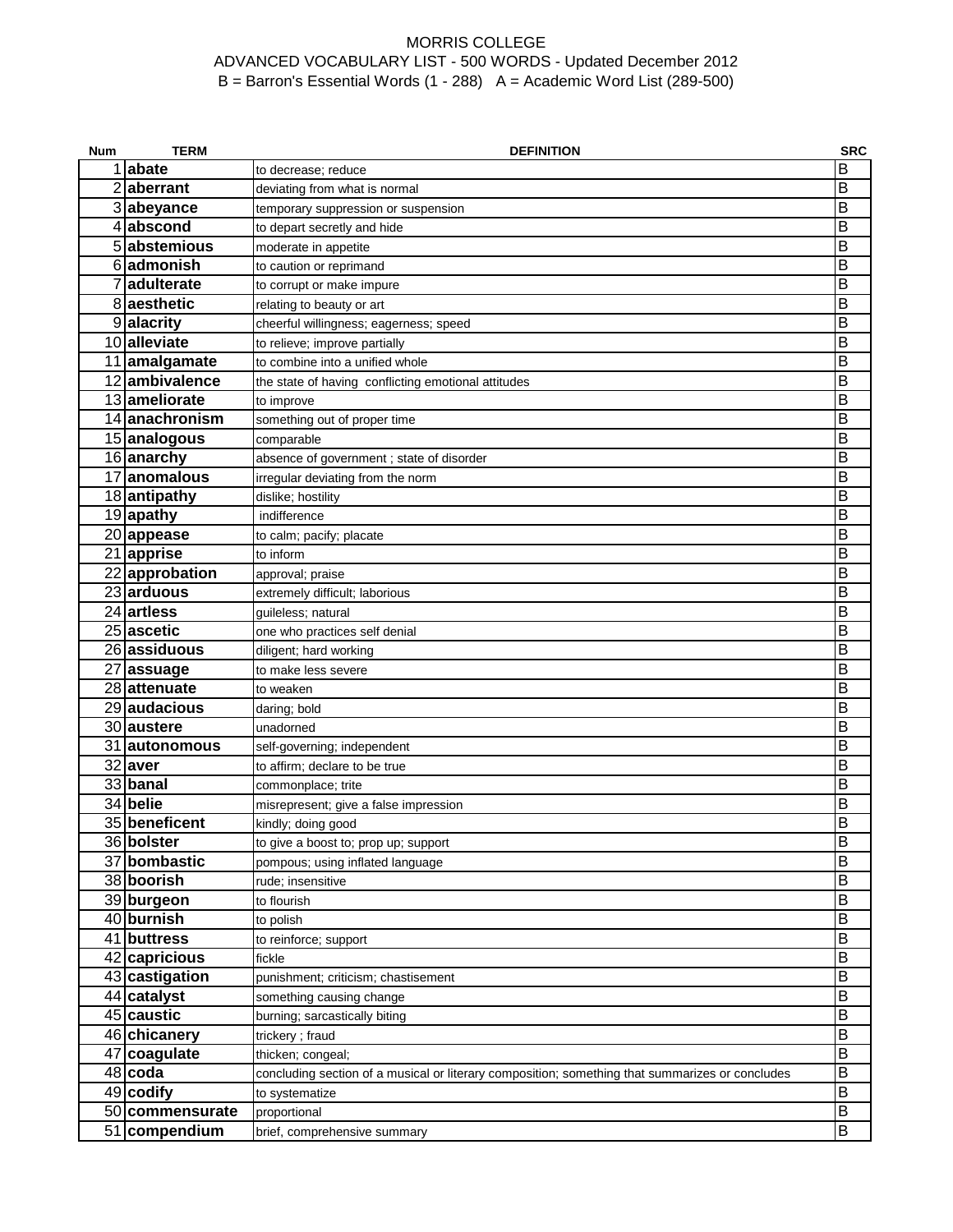| 52 complaisant<br>53 compliant | trying to please; overly polite; obliging; willing to please                                     | $\overline{\mathsf{B}}$ |
|--------------------------------|--------------------------------------------------------------------------------------------------|-------------------------|
|                                | yielding                                                                                         | B                       |
| 54 conciliatory                | overcoming distrust or hostility                                                                 | В                       |
| 55 condone                     | overlook voluntarily; forgive;                                                                   | В                       |
| 56 confound                    | to baffle; perplex; mix up                                                                       | B                       |
| 57 connoisseur                 | a person possessing expert knowledge or training; a person of informed and discriminating taste. | В                       |
| 58 contumacious                | disobedient; rebellious                                                                          | В                       |
| 59 contentious                 | quarrelsome; causing quarrels                                                                    | В                       |
| 60 contrite                    | very sorrowful for a wrong                                                                       | В                       |
| 61 conundrum                   | riddle; puzzle with no solution                                                                  | B                       |
| 62 converge                    | to approach; tend to meet; come together                                                         | В                       |
| 63 convoluted                  | twisted; complicated                                                                             | В                       |
| 64 craven                      | cowardly                                                                                         | B                       |
| 65 daunt                       | to discourage; intimidate; dishearten                                                            | B                       |
| 66 decorum                     | proper behavior                                                                                  | В                       |
| 67 default                     | to fail to act                                                                                   | В                       |
| 68 deference                   | respect; regard for another's wish                                                               | B                       |
| 69 delineate                   | to represent or depict                                                                           | B                       |
| 70 denigrate                   | to slur someone's reputation                                                                     | В                       |
| 71 deride                      | to mock                                                                                          | В                       |
| 72 derivative                  | something derived; unoriginal                                                                    | в                       |
| 73 desiccate                   | to dry up; completely                                                                            | B                       |
| 74 desultory                   | random; disconnected; rambling                                                                   | В                       |
| 75 deterrent                   | something that discourages or hinders                                                            | В                       |
| 76 diatribe                    | bitter verbal attack                                                                             | В                       |
| 77 dichotomy                   | division into two usually contradictory parts                                                    | B                       |
| 78 diffidence                  | shyness; lack of confidence                                                                      | B                       |
|                                |                                                                                                  |                         |
|                                |                                                                                                  |                         |
| 79 diffuse                     | to spread out                                                                                    | В                       |
| 80 digression                  | act of straying away from the main point                                                         | В                       |
| 81 dirge                       | funeral hymn                                                                                     | B                       |
| 82 disabuse                    | to free from misconception                                                                       | B                       |
| 83 discerning                  | perceptive; Exhibiting keen insight and good judgment                                            | В                       |
| 84 discordant                  | not in tune                                                                                      | В                       |
| 85 discrepancy                 | difference between                                                                               | B                       |
| 86 disingenuous                | not candid; crafty                                                                               | B                       |
| 87 disinterested               | unprejudiced; objective                                                                          | В                       |
| 88 disjointed                  | lacking order or coherence; dislocated                                                           | В                       |
| 89 dismiss                     | put away from consideration; reject                                                              | B                       |
| 90 disparage                   | to belittle                                                                                      | B                       |
| 91 disparate                   | dissimilar                                                                                       | B                       |
| 92 dissemble                   | to pretend; disguise one's motives                                                               | B                       |
| 93 disseminate                 | spread; scatter; disperse                                                                        | B                       |
| 94 dissolution                 | disintegration; debauchery                                                                       | B                       |
| 95 dissonance                  | discord; lack of harmony                                                                         | B                       |
| 96 distend                     | expand; swell out                                                                                | B                       |
| 97 distill                     | extract the essential elements                                                                   | B                       |
| 98 diverge                     | vary; go in different directions from the same point                                             | B                       |
| 99 divest                      | to strip; deprive; rid                                                                           | В                       |
| 100 dogmatic                   | stating opinions without proof                                                                   | B                       |
| 101 dormant                    | inactive                                                                                         | B                       |
| $102$ dupe                     | to deceive; trick                                                                                | B                       |
| 103 ebullient                  | exhilarated; enthusiastic                                                                        | B                       |
| 104 eclectic<br>105 efficacy   | selecting from various sources                                                                   | B<br>B                  |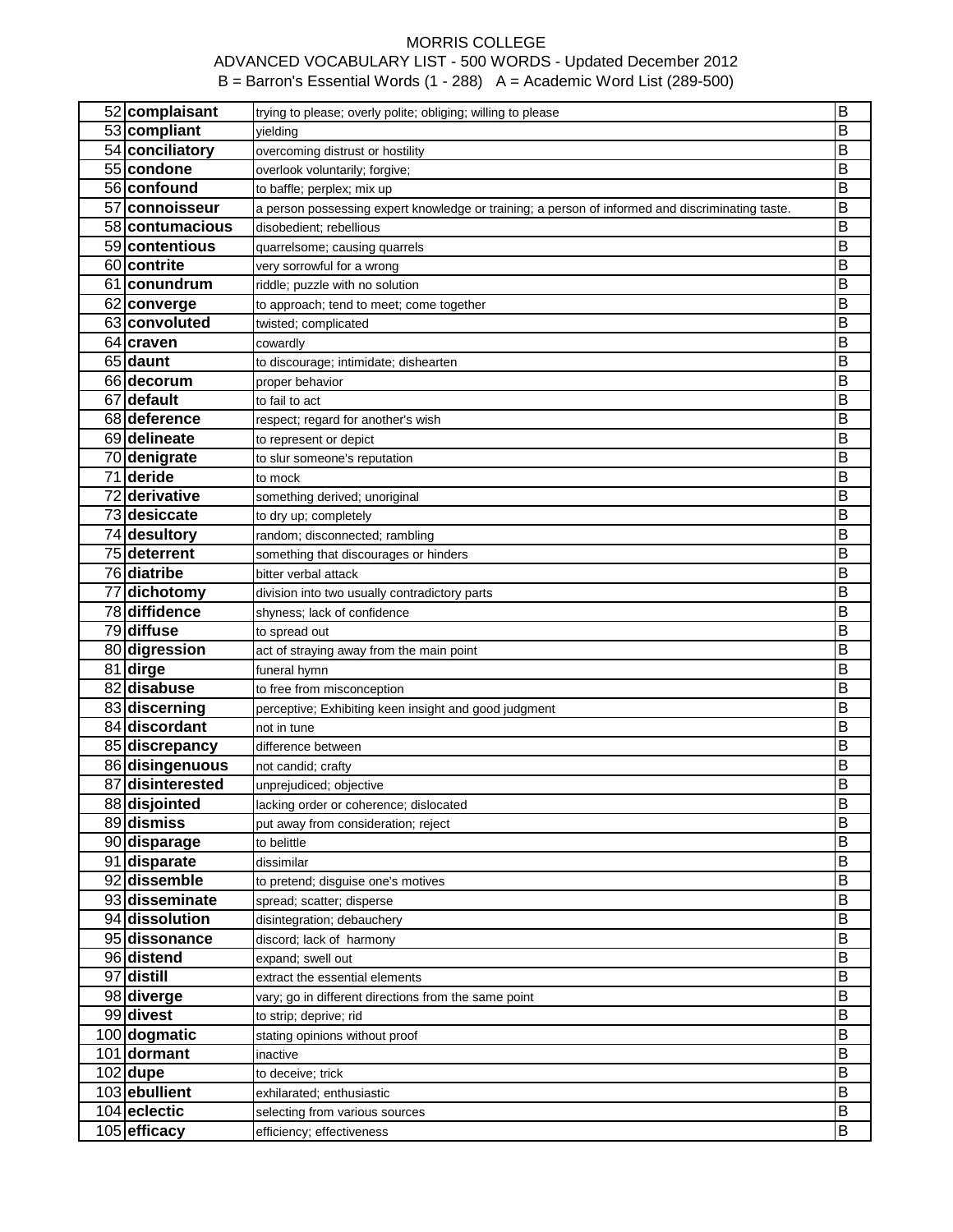| 106 effrontery                | shameless boldness; presumptuousness                                                  | $\overline{\mathsf{B}}$ |
|-------------------------------|---------------------------------------------------------------------------------------|-------------------------|
| 107 elegy                     | poem or song expressing lamentation                                                   | B                       |
| 108 elicit                    | to provoke; draw out                                                                  | B                       |
| 109 embellish                 | adorn; ornament; enhance, as a story                                                  | B                       |
| 110 empirical                 | derived from observation experiment                                                   | B                       |
| 111 emulate                   | imitate; copy                                                                         | B                       |
| 112 endemic                   | inherent; belonging to an area                                                        | B                       |
| 113 enervate                  | to weaken                                                                             | B                       |
| 114 engender                  | to cause; produce                                                                     | B                       |
| 115 ephemeral                 | short-lived; fleeting                                                                 | B                       |
| 116 equanimity                | composure; calmness                                                                   | B                       |
| 117 equivocate                | to intentionally use vague language                                                   | B                       |
| 118 erudite                   | learned; scholarly                                                                    | B                       |
| 119 esoteric                  | hard to understand; known only to a chosen few                                        | B                       |
| 120 eulogy                    | high praise especially of a person who has recently died                              | B                       |
| 121 euphemism                 | use of agreeable or inoffensive language in place of unpleasant or offensive language | B                       |
| 122 exacerbate                | to aggravate; make worse                                                              | B                       |
| 123 exigency                  | crisis; urgent requirement                                                            | B                       |
| 124 extrapolation             | the act of estimation by projecting known information                                 | B                       |
| 125 facetious                 | joking (often inappropriately); humorous                                              | B                       |
| 126 facilitate                | to make less difficult                                                                | B                       |
| 127 fallacious                | based on false ideas or facts                                                         | B                       |
| 128 fatuous                   | foolishly self satisfied                                                              | B                       |
| 129 fawning                   |                                                                                       | B                       |
| 130 felicitous                | seeking favor by flattering<br>apt; suitably expressed; appropriate; well chosen      | B                       |
| 131 fervor                    |                                                                                       | B                       |
| 132 fledgling                 | warmth and intensity of emotion                                                       | $\overline{\mathsf{B}}$ |
| $133$ flout                   | beginner; novice                                                                      | B                       |
|                               | to treat scornfully                                                                   | B                       |
| 134 frugality<br>$135$ futile | thrift                                                                                | B                       |
|                               | ineffective, useless; fruitless                                                       | B                       |
| 136 gainsay                   | to deny; dispute; oppose                                                              | B                       |
| 137 garrulous                 | very talkative; wordy                                                                 |                         |
| $138$ goad                    | to prod; urge on                                                                      | B                       |
| 139 gouge                     | to tear out; scoop out; overcharge                                                    | B                       |
| 140 grandiloquent             | pompous; bombastic;                                                                   | В                       |
| 141 gregarious                | sociable                                                                              | B                       |
| 142 guileless                 | free of cunning or deceit; artless                                                    | В                       |
| 143 gullible                  | easily deceived                                                                       | B                       |
| 144 harangue                  | long pompous speech; tirade                                                           | B                       |
| 145 homogeneous               | composed of identical parts; uniform in compositions                                  | B                       |
| 146 hyperbole                 | purposeful exaggeration for effect                                                    | B                       |
| 147 iconoclastic              | attacking cherished traditions                                                        | B                       |
| 148 idolatry                  | idol worship; blind or excess devotion                                                | B                       |
| 149 immutable                 | unchangeable                                                                          | B                       |
| 150 impassive                 | showing no emotion                                                                    | B                       |
| 151 limpede                   | hinder; block                                                                         | B                       |
| 152 impermeable               | impossible to penetrate                                                               | B                       |
| 153 imperturbable             | not easily disturbed                                                                  | B                       |
| 154 impervious                | impossible to penetrate; incapable of being effected                                  | B                       |
| 155 implacable                | inflexible; incapable of being pleased                                                | B                       |
| 156 implicit                  | implied; understood but not stated                                                    | Β                       |
| 157 implode                   | collapse inward violently                                                             | B                       |
| 158 inadvertently             | carelessly; unintentionally                                                           | Β                       |
| 159 inchoate                  | imperfectly formed or formulated                                                      | В                       |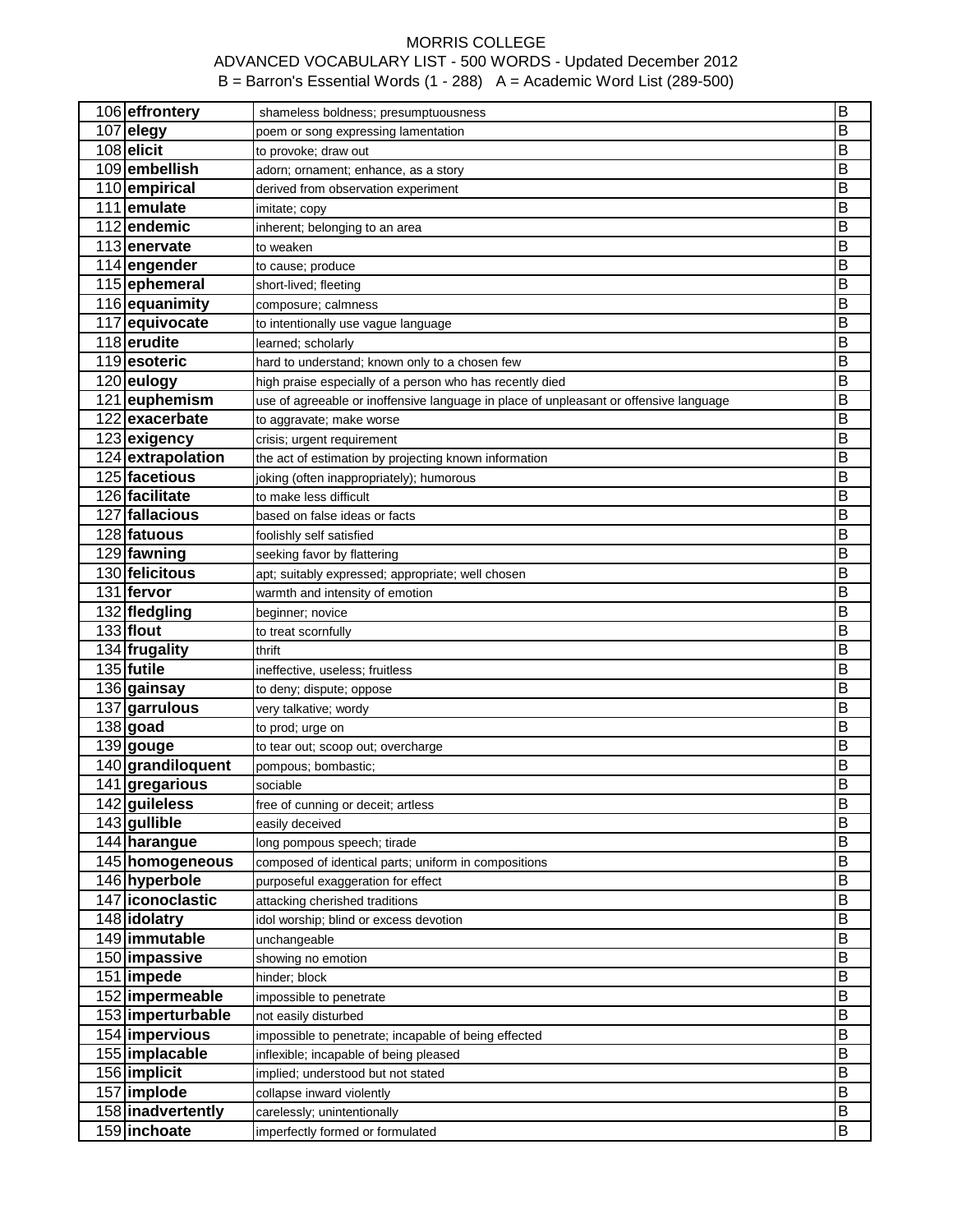| 160 incongruity     | state of not fitting                                                 | B                       |
|---------------------|----------------------------------------------------------------------|-------------------------|
| 161 inconsequential | insignificant; unimportant                                           | B                       |
| 162 incorporate     | introduce something into another thing already in existence; combine | B                       |
| 163 indigence       | poverty                                                              | B                       |
| 164 indolent        | habitually lazy; idle                                                | B                       |
| $165$ inert         | unable to move; sluggish                                             | B                       |
| 166 ingenuous       | naive and trusting; lack; unsophisticated                            | B                       |
| 167 inherent        | firmly established by nature or habit                                | B                       |
| 168 innocuous       | harmless                                                             | B                       |
| 169 insinuate       | to suggest; say indirectly; imply                                    | B                       |
| 170 insipid         | lacking in flavor; dull                                              | B                       |
| 171 insularity      | narrow-mindedness; isolation                                         | B                       |
| 172 intractable     | not easily managed                                                   | B                       |
| 173 intransigence   | stubbornness; refusal of any compromise;                             | B                       |
| 174 inundate        | to cover with water; overwhelm                                       | B                       |
| 175 inured          | use to; accustomed; hardened                                         | B                       |
| 176 invective       | verbal abuse                                                         | B                       |
| 177 irascible       | irritable; easily angered                                            | B                       |
| 178 irresolute      | unsure how to act; weak                                              | B                       |
| 179 itinerary       | route of a traveler's journey                                        | B                       |
| 180 laconic         | using few words                                                      | B                       |
| 181 lassitude       | lethargy; sluggishness                                               | B                       |
| 182 latent          | present but hidden; potential                                        | B                       |
| 183 laud            | to praise                                                            | B                       |
| 184 lethargic       | inactive                                                             | B                       |
| 185 levity          | light manner of attitude                                             | B                       |
| 186 loquacious      | talkative                                                            | B                       |
| 187 lucid           | bright clear; intelligible                                           | $\overline{\mathsf{B}}$ |
| 188 luminous        | bright; brilliant; glowing                                           | B                       |
| 189 magnanimity     | generosity; nobility                                                 | B                       |
| 190 malingerer      |                                                                      | B                       |
| 191 malleable       | to feign illness to escape duty                                      | B                       |
| 192 maverick        | capable of being shaped by pounding; impressionable<br>dissenter     | B                       |
| 193 mendacious      | dishonest                                                            | B                       |
| 194 metamorphosis   |                                                                      | B                       |
|                     | change; transformation                                               | B                       |
| 195 meticulous      | very careful; fastidious                                             |                         |
| 196 misanthrope     | some one who hates humanity                                          | B                       |
| 197 mitigate        | to cause to become less harsh; severe or painful; alleviate          | B<br>B                  |
| 198 mollify         | to soothe                                                            |                         |
| 199 morose          | ill-humored; sullen;                                                 | B                       |
| 200 mundane         | worldly as opposed to spiritual; everyday                            | B                       |
| 201   neophyte      | novice; beginner                                                     | B                       |
| 202 obdurate        | (adj.)stubborn                                                       | B                       |
| 203 obsequious      | overly submissive                                                    | B                       |
| 204 obviate         | to make unnecessary; to anticipate and prevent                       | B                       |
| 205 occlude         | to shut; block                                                       | B                       |
| 206 officious       | too helpful; meddlesome                                              | B                       |
| 207 onerous         | burdensome                                                           | B                       |
| 208 opprobrium      | disgrace; contempt                                                   | B                       |
| 209 oscillate       | move back and forth                                                  | B                       |
| 210 ostentatious    | trying to attract attention; showy; pretentious;                     | B                       |
| 211 paragon         | model of perfection or excellence                                    | Β                       |
| 212 partisan        | one-sided; committed to a party, group or cause                      | В                       |
| 213 pathological    | departing from normal condition                                      | В                       |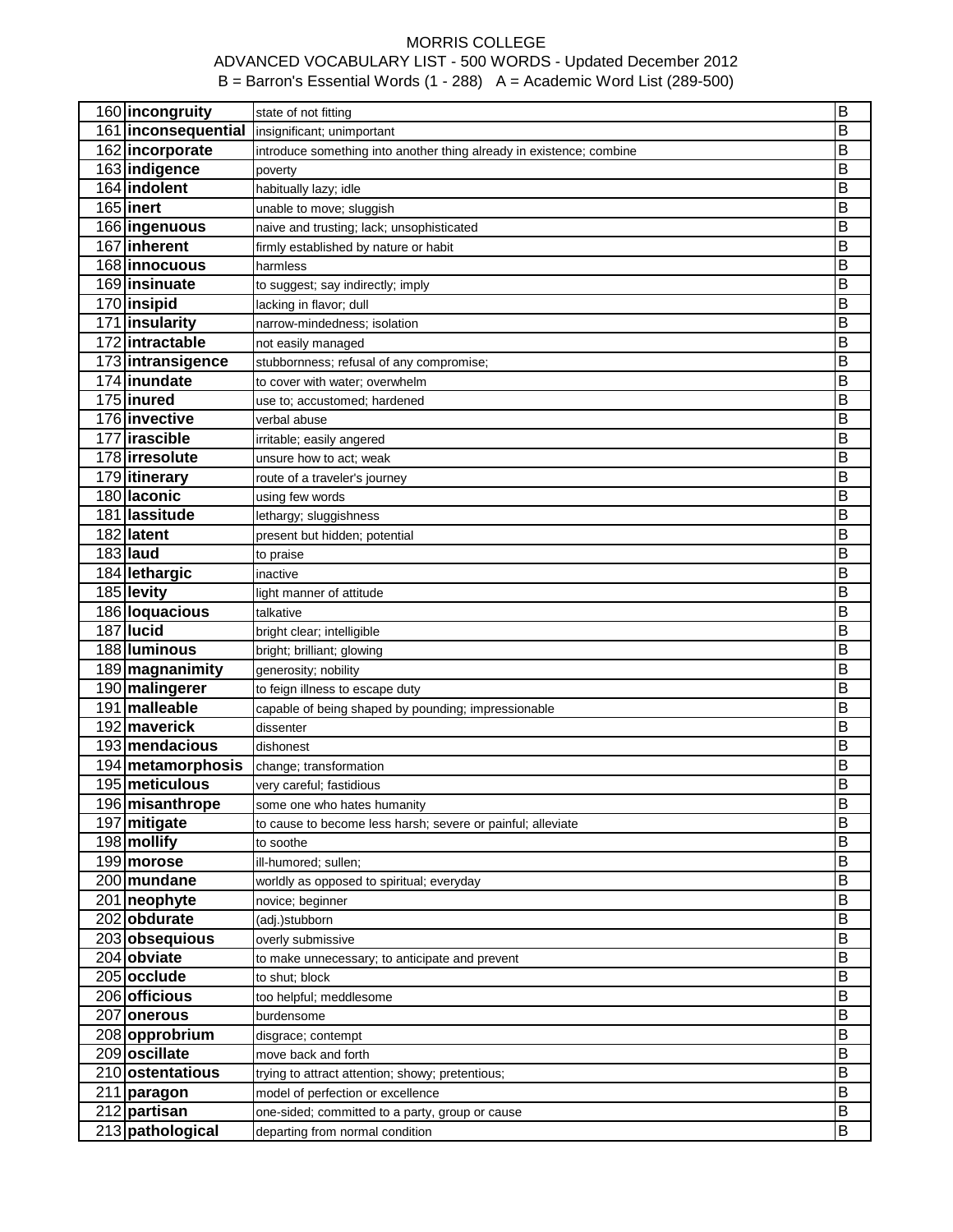| 214 paucity                       | scarcity                                                           | B                       |
|-----------------------------------|--------------------------------------------------------------------|-------------------------|
| 215 pedantic                      | showing off learning                                               | Β                       |
| 216 penchant                      | inclination                                                        | B                       |
| 217 penury                        | extreme poverty                                                    | B                       |
| 218 perennial                     | present throughout the years; persistent                           | B                       |
| 219 perfidious                    | faithless; disloyal; untrustworthy                                 | B                       |
| 220 perfunctory                   | superficial                                                        | Β                       |
| 221 permeable                     | penetrable; porous;                                                | B                       |
| 222 pervasive                     | spread throughout every part                                       | B                       |
| 223 phlegmatic                    | calm in temperament; sluggish                                      | B                       |
| $224$ piety                       | devoutness; reverence for God                                      | B                       |
| $225$ placate                     | to lessen another's anger to pacify                                | B                       |
| 226 plasticity                    | condition of being able to be shaped or formed; pliability         | B                       |
| 227 platitude                     | stale; overused expression                                         | B                       |
| 228 plethora                      | excess; overabundance                                              | B                       |
| 229 plummet                       | to fall; plunge                                                    | B                       |
| 230 pragmatic                     | practical                                                          | B                       |
| 231 preamble                      | introductory statement; preliminary statement                      | B                       |
| 232 precarious                    | uncertain                                                          | B                       |
| 233 precipitate                   | to cause to happen; throw down from a height                       | B                       |
| 234 precursor                     | predecessor                                                        | B                       |
| 235 presumptuous                  | rude; improperly bold                                              | B                       |
| 236 prevaricate                   | lie; to quibble; evade the truth                                   | B                       |
| 237 pristine                      | untouched; uncorrupted                                             | B                       |
| 238 probity                       | honesty; high-mindedness                                           | B                       |
| 239 prodigal                      | wasteful; extravagant; lavish                                      | B                       |
| 240 proliferate                   |                                                                    | B                       |
| 241 propensity                    | to increase rapidly                                                | $\overline{\mathsf{B}}$ |
| 242 propitiate                    | inclination; tendency                                              | B                       |
|                                   | to win over; appease                                               | B                       |
| 243 pungent<br>244 quibble        | strong, sharp in smell or taste; penetrating; caustic to the point | B                       |
|                                   | to argue or insignificant and irrelevant details                   | Β                       |
| 245 quiescent<br>246 recalcitrant | inactive; still                                                    |                         |
| 247 recluse                       | resisting authority or control                                     | В                       |
|                                   | person who lives in seclusion and often in solitude                | B                       |
| 248 recondite                     | abstruse; profound; secret                                         | B                       |
| 249 refractory                    | resisting ordinary methods of treatment                            | B                       |
| $250$ refute                      | disprove; to contradict                                            | B                       |
| 251 relegate                      | to consign to an inferior position                                 | B                       |
| 252 reprobate                     | morally unprincipled person                                        | B                       |
| 253 repudiate                     | to reject as having no authority                                   | B                       |
| 254 rescind                       | to cancel                                                          | B                       |
| 255 resolution                    | determination; resolve                                             | B                       |
| 256 reticent                      | not speaking freely; reserved; reluctant                           | B                       |
| 257 reverent                      | expressing deep respect; worshipful                                | B                       |
| $258$ sage                        | wise                                                               | B                       |
| 259 salubrious                    | healthful                                                          | B                       |
| 260 satiate                       | to satisfy                                                         | B                       |
| $261$ secrete                     | produce and release a substance into an organism                   | B                       |
| $262$ shard                       | a piece of broken glass or pottery                                 | B                       |
| 263 solicitous                    | concerned; attentive; eager                                        | B                       |
| 264 soporific                     | sleep producing                                                    | B                       |
| 265 spectrum                      | band of colors produced when sunlight passes through a prism       | В                       |
| 266 sporadic                      | irregular; deviating from the norm                                 | B                       |
| 267 stigma                        | mark of disgrace or inferiority                                    | В                       |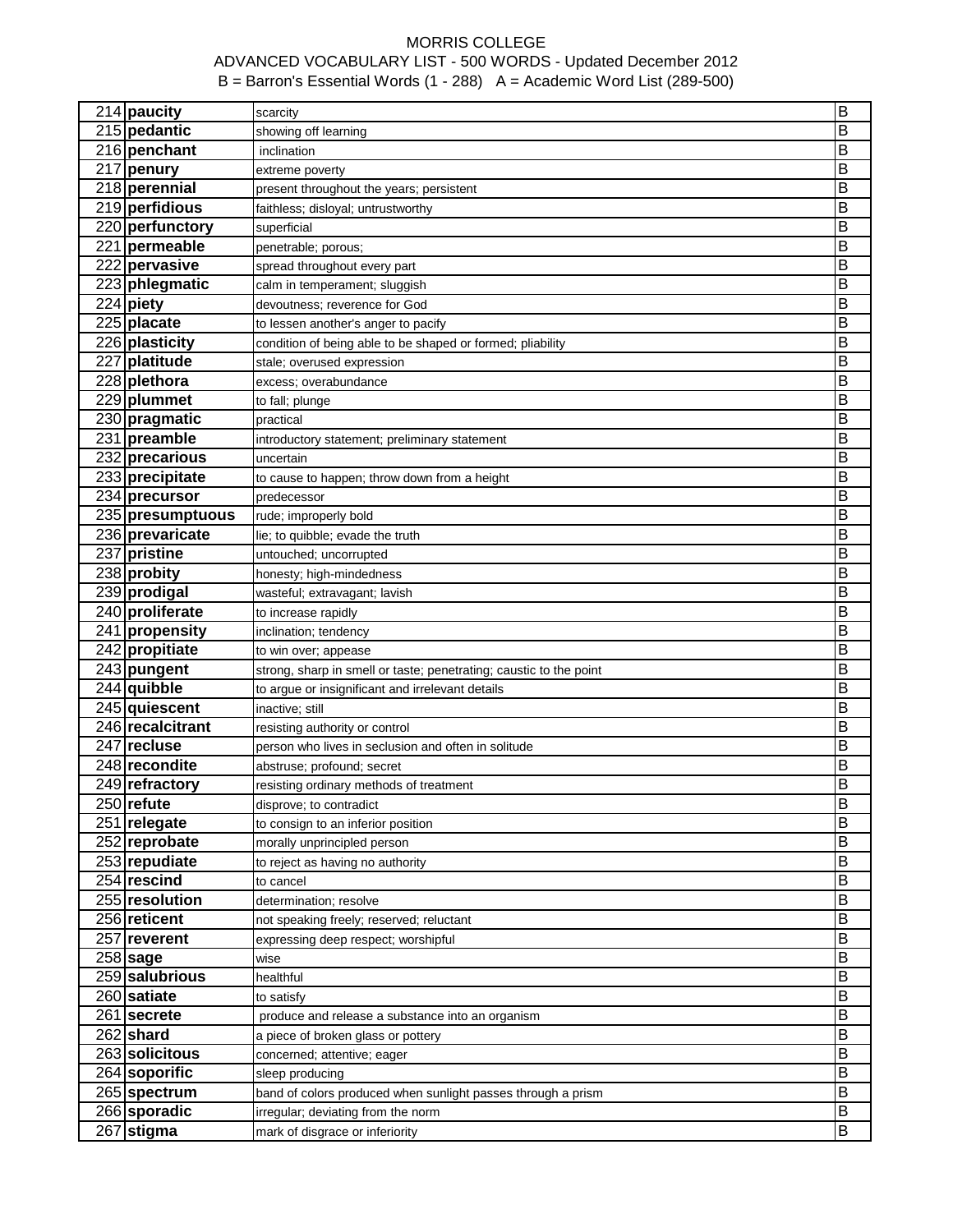| 268 stipulate           | to specify as an essential condition                                                 | B |
|-------------------------|--------------------------------------------------------------------------------------|---|
| 269 striated            | mark with thin narrow grooves or channels                                            | Β |
| 270 <b>substantiate</b> | to support with proof or evidence                                                    | Β |
| 271 supersede           | to replace, especially to displace as inferior or antiquated                         | Β |
| 272 tangential          | peripheral; digressing                                                               | B |
| 273 tenuous             | weak; insubstantial                                                                  | Β |
| 274 tirade              | long, violent speech; verbal assault                                                 | В |
| 275 torpor              | lethargy; dormancy                                                                   | B |
| 276 truculence          | aggressiveness; ferocity                                                             | B |
| 277 vacillate           | to waver; oscillate                                                                  | B |
| 278 venerate            | to adore; honor; respect                                                             | B |
| 279 veracious           | truthful; accurate                                                                   | B |
| 280 verbose             | wordy                                                                                | B |
| 281 viable              | practicable; capable of developing                                                   | B |
| 282 viscous             | syrupy, sticky, gluey                                                                | B |
| 283 vituperative        | abusive; scolding; containing harsh abusive censure                                  | B |
| 284 volatile            | tending to vary frequently; fickle                                                   | B |
| 285 warranted           | iustified                                                                            | B |
| 286 welter              | to wallow or roll; toss about; be in turmoil                                         | B |
| 287 whimsical           | capricious; fanciful                                                                 | B |
| 288 zealot              | one who is fanatically devoted to a cause                                            | B |
| 289 abstract            | thought of apart from concrete realities, specific objects                           | Α |
| 290 accumulate          | to gather or collect, often in gradual degrees; heap up                              | A |
| 291 accurate            | free from error or defect; consistent with a standard, rule, or model                | A |
| 292 advocate            | to speak or write in favor of; support or urge by argument                           | Α |
| 293 aggregate           | amounting to a whole; total                                                          | A |
| 294 allocate            | to set apart for a particular purpose; assign or allot                               | Α |
| $295$ alter             | to make different in some particular way, as size, style, course, or modify          | Α |
| 296 alternative         | a choice limited to one of two or more possibilities                                 | Α |
| 297 ambiguous           | open to or having several possible meanings or interpretations                       | A |
| 298 amend               | to modify, rephrase, or add to or subtract from (a motion, bill, constitution, etc.) | Α |
| 299 analogy             | a similarity between like features of two things, on which a comparison may be based | A |
| 300 analyze             | to separate (a material or abstract entity) into constituent parts or elements       | Α |
| 301 annual              | of, for, or pertaining to a year; yearly                                             | Α |
| 302 anticipate          | to realize beforehand; foretaste or foresee                                          | Α |
| 303 apparent            | readily seen; exposed to sight; open to view                                         | Α |
| 304 append              | to add as a supplement, accessory, or appendix; subjoin                              | A |
| 305 appreciate          | to judge with understanding; to be grateful for                                      | Α |
| 306 approach            | to come near or nearer to                                                            | A |
| 307 appropriate         | suitable or fitting for a particular purpose, person, occasion, etc.                 | Α |
| 308 approximate         | near or approaching a certain state, condition, goal, or standard                    | Α |
| 309 arbitrary           | subject to individual will or judgment without restriction                           | Α |
| 310 aspect              | appearance to the eye or mind                                                        | Α |
| 311 assemble            | to fit together the parts of                                                         | Α |
| 312 assess              | to fix or determine the value or amount                                              | Α |
| 313 assign              | to give or allocate; allot                                                           | Α |
| $314$ assist            | to give support or aid to                                                            | Α |
| 315 assume              | to take for granted or without proof; suppose; postulate                             | Α |
| 316 assure              | to declare earnestly to; inform or tell positively; state with confidence            | Α |
| 317 attach              | to fasten or affix; join; connect                                                    | Α |
| 318 attain              | to reach, achieve, or accomplish; gain; obtain                                       | Α |
| 319 attitude            | manner, disposition, feeling, position                                               | Α |
| 320 attribute           | to regard as resulting from a specified cause                                        | Α |
| 321 author              | a person who writes a novel, poem, essay                                             | A |
|                         |                                                                                      |   |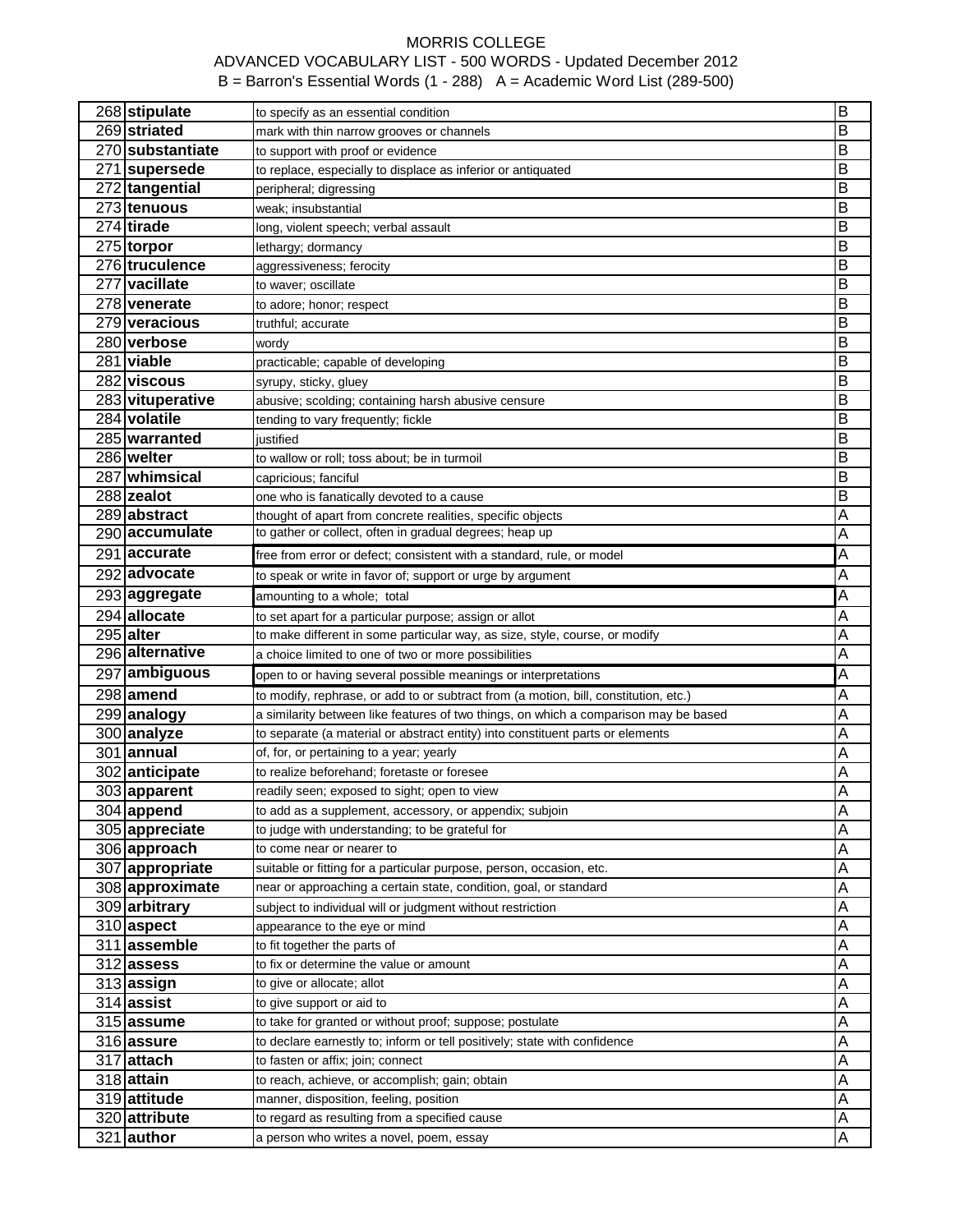| 322 authority     | the power to determine, adjudicate, or otherwise settle issues or disputes            | Α |
|-------------------|---------------------------------------------------------------------------------------|---|
| 323 automate      | to apply the principles of automation to a mechanical process                         | Α |
| 324 available     | suitable or ready for use; of use or service                                          | Α |
| 325 benefit       | something that is advantageous or good; an advantage                                  | A |
| $326$ bias        | a particular tendency or inclination                                                  | Α |
| 327 brief         | lasting or taking a short time; using few words; concise; succinct                    | Α |
| 328 capable       | having power and ability; efficient; competent                                        | A |
| 329 capacity      | the ability to receive or contain                                                     | A |
| 330 category      | any general or comprehensive division; a class                                        | Α |
| $331$ cease       | to stop; discontinue; to come to an end                                               | Α |
| 332 challenge     | a call or summons to engage in any contest, as of skill, strength                     | Α |
| 333 channel       | a navigable route between two bodies of water                                         | Α |
| 334 chart         | a sheet exhibiting information in tabular form                                        | Α |
| 335 chemical      | a substance produced by or used in a chemical process                                 | Α |
| 336 circumstance  | a condition, detail, or attribute, with respect to time, place, manner                | A |
| 337 clarify       | to make (an idea, statement, etc.) clear or intelligible                              | Α |
| 338 classic       | of the first or highest quality, class, or rank                                       | Α |
| 339 clause        | a syntactic construction containing a subject and predicate                           | Α |
| 340 coherent      | logically connected; consistent                                                       | A |
| 341 coincide      |                                                                                       | A |
| 342 collapse      | to occupy the same place in space, or the same relative position                      | Α |
| 343 colleague     | to fall or cave in; crumble suddenly<br>an associate                                  | A |
| 344 commence      |                                                                                       |   |
| 345 commission    | to begin; start                                                                       | Α |
|                   | the act of committing or giving in charge                                             | A |
| 346 commit        | to give in trust or charge; consign                                                   | A |
| 347 commodity     | an article of trade or commerce, especially a product as distinguished from a service | Α |
| 348 communicate   | to impart knowledge of; make known                                                    | Α |
| 349 community     | a social group of any size whose members reside in a specific locality                | A |
| 350 compatible    | capable of existing or living together in harmony                                     | Α |
|                   |                                                                                       |   |
| 351 compensate    | to recompense for something                                                           | Α |
| 352 compile       | to put together                                                                       | Α |
| 353 complement    | something that completes or makes perfect                                             | Α |
| 354 complex       | composed of many interconnected parts                                                 | Α |
| 355 component     | a constituent part; element; ingredient                                               | Α |
| 356 compound      | composed of two or more parts, elements, or ingredients                               | Α |
| 357 comprehensive | of large scope; covering or involving much; inclusive                                 | A |
| 358 comprise      | to include or contain                                                                 | A |
| 359 compute       | to determine by calculation; reckon; calculate                                        | Α |
| 360 conceive      | to form (a notion, opinion, purpose, etc.)                                            | Α |
| 361 concentrate   | to bring or draw to a common center or point of union; converge                       | A |
| 362 concept       | a general notion or idea                                                              | A |
| 363 conclude      | to bring to an end; finish; terminate                                                 | A |
| 364 concurrent    | occurring or existing simultaneously or side by side                                  | Α |
| 365 conduct       | personal behavior; way of acting; bearing or deportment                               | A |
| 366 confer        | to consult together; compare opinions                                                 | A |
| 367 confine       | to enclose within bounds; limit or restrict                                           | A |
| 368 confirm       | to establish the truth, accuracy, validity, or genuineness of                         | A |
| 369 conflict      | to come into collision or disagreement; be contradictory, or in opposition            | A |
| 370 conform       | to act in accordance or harmony; comply                                               | A |
| 371 consent       | to permit, approve, or agree; comply or yield                                         | Α |
| 372 consequent    | following as an effect or result; resulting                                           | A |
| 373 considerable  | rather large or great in size, distance or extent                                     | Α |
| 374 consist       | to be made up or composed                                                             | A |
| 375 constant      | not changing or varying; uniform; regular; invariable                                 | A |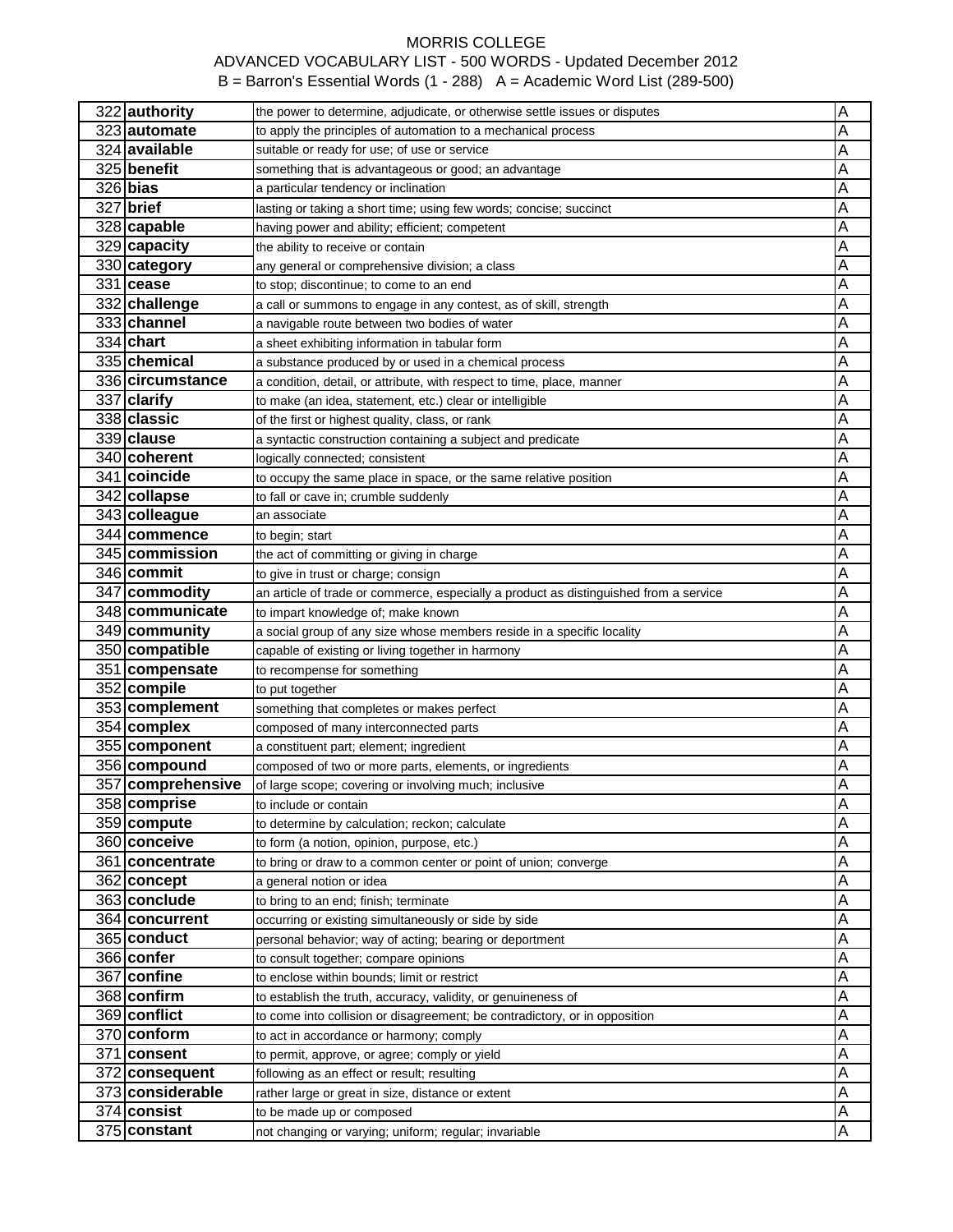| 376 constitute    | to compose; form; to appoint to an office or function                                          | A |
|-------------------|------------------------------------------------------------------------------------------------|---|
| 377 constrain     | to force, compel, or oblige                                                                    | Α |
| 378 construct     | to build or form by putting together parts; frame; devise                                      | Α |
| 379 consult       | to seek advice or information from; ask guidance from                                          | Α |
| 380 consume       | to destroy or expend by use; use up                                                            | Α |
| 381 contact       | the act or state of touching; as of two things or people                                       | Α |
| 382 contemporary  | existing, occurring, or living at the same time                                                | Α |
| 383 context       | the parts of a statement influencing its meaning or effect                                     | Α |
| 384 contract      | an agreement between for the doing or not doing a specific action                              | Α |
| 385 contradict    | to assert the contrary or opposite of; deny directly and categorically                         | A |
| 386 contrary      | opposite in nature or character; diametrically or mutually opposed: contrary to fact           | Α |
| 387 contrast      | to compare in order to show unlikeness or differences; note the opposite natures               | Α |
| 388 contribute    | to give to a common supply, fund, etc., as for charitable purposes                             | Α |
| 389 controversy   | a prolonged public dispute or disputation concerning a matter of opinion                       | Α |
| 390 convene       | to come together or assemble, usually for some public purpose                                  | Α |
| 391 converse      | to talk informally with another or others; exchange views, opinions, etc., by talking          | Α |
| 392 convert       | to change (something) into a different form or properties; transmute; transform                | A |
| 393 convince      | to move by argument or evidence to belief, agreement, consent, or a course of action           | Α |
| 394 cooperate     | to work or act together or jointly for a common purpose or benefit                             | Α |
| 395 coordinate    | of the same order or degree; equal in rank or importance                                       | Α |
| 396 corporate     | of, for, or belonging to a corporation or corporations                                         | Α |
| 397 correspond    | to be in agreement or conformity (often followed by with or to)                                | Α |
| 398 couple        | two of the same sort considered together; pair                                                 | Α |
| 399 criteria      | a standard of judgment or criticism; a rule or principle for evaluating or testing something   | A |
| 400 crucial       | involving an extremely important decision or result; decisive; critical                        | Α |
| 401 culture       | the quality that arises from a concern for what is regarded as excellent in arts, etc.         | Α |
| 402 currency      | something that is used as a medium of exchange; money                                          | A |
| 403 debate        | a discussion, as of a public question in an assembly, involving opposing viewpoints            | Α |
| $404$ decade      | a period of ten years                                                                          | Α |
| 405 decline       | to withhold or deny consent to do, enter into or upon, etc.; refuse                            | Α |
| 406 deduce        | to derive as a conclusion from something known or assumed                                      | А |
| 407 definite      | clearly defined or determined; not vague or general; fixed; precise; exact                     | Α |
| 408 demonstrate   | to make evident or establish by arguments or reasoning; prove                                  | Α |
| 409 denote        | to be a mark or sign of; indicate                                                              | A |
| 410 depress       | to make sad or gloomy; lower in spirits; deject; dispirit                                      | A |
| 411 derive        | to receive or obtain from a source or origin (usually followed by from ).                      | A |
| 412 detect        | to discover or catch (a person) in the performance of some act                                 | Α |
| 413 deviate       | to turn aside, as from a route, way, course, etc.                                              | Α |
| $414$ devote      | to give up or concentrate on a particular pursuit, occupation, purpose, cause, etc.            | Α |
| 415 differentiate | to form or mark differently from other such things; distinguish                                | Α |
| 416 dimension     | a property of space; extension in a given direction                                            | Α |
| 417 discrete      | apart or detached from others; separate; distinct                                              | Α |
| 418 discriminate  | to make a distinction on the basis of the group category rather than according to actual merit | Α |
| 419 displace      | to compel (a person or persons) to leave home, country, etc.                                   | A |
| 420 dispose       | to give a tendency or inclination to; incline                                                  | Α |
| 421 distinct      | distinguished as not being the same; not identical; separate (sometimes followed by from)      | Α |
| 422 distort       | to twist awry or out of shape; make crooked or deformed                                        | Α |
| 423 distribute    | to divide and give out in shares; deal out; allot                                              | А |
| 424 diverse       | of a different kind, form, character, etc.; unlike                                             | А |
| 425 domain        | a field of action, thought, influence, etc.                                                    | Α |
| 426 domestic      | of or pertaining to the home, the household, household affairs, or the family                  | Α |
| 427 dominate      | to rule over; govern; control                                                                  | А |
| $428$ drama       | a composition involving conflict or contrast of character; a play                              | А |
| 429 dynamic       | pertaining to or characterized by energy or effective action                                   | Α |
|                   |                                                                                                |   |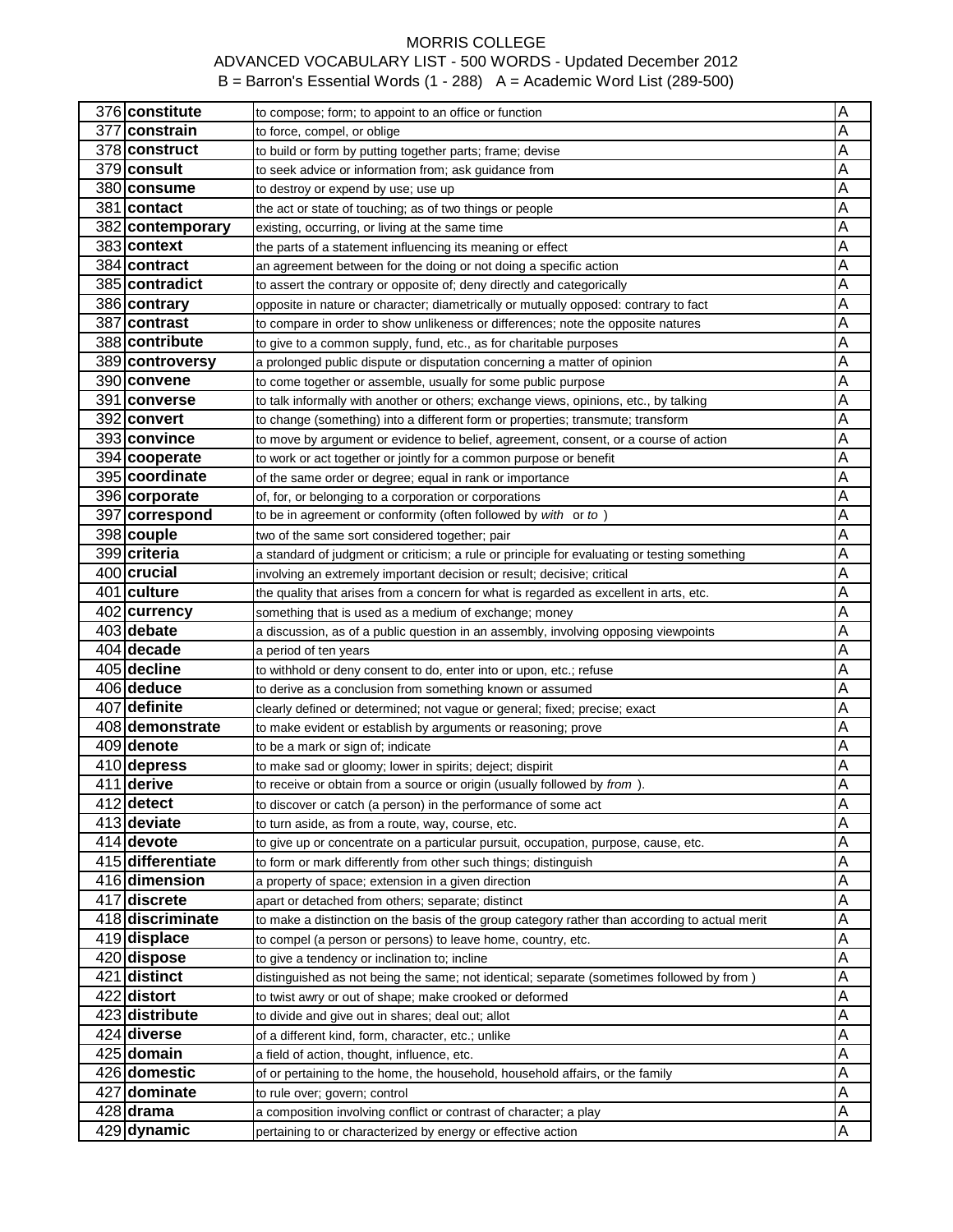| 430 economy                     | thrifty management; frugality in the expenditure or consumption of money, materials, etc.                   | Α                            |
|---------------------------------|-------------------------------------------------------------------------------------------------------------|------------------------------|
| 431 element                     | a component of a whole or one of the parts into which a whole may be resolved by analysis                   | Α                            |
| 432 eliminate                   | to remove or get rid of, especially as being in some way undesirable                                        | Α                            |
| 433 emerge                      | to come forth into view or notice, as from concealment or obscurity                                         | Α                            |
| 434 emphasis                    | special stress laid upon, or importance attached to, anything                                               | Α                            |
| 435 energy                      | the capacity for vigorous activity; available power                                                         | Α                            |
| 436 enforce                     | to put or keep in force; compel obedience to: to enforce a rule                                             | Α                            |
| 437 enormous                    | greatly exceeding the common size, extent, etc.                                                             | Α                            |
| 438 environment                 | the aggregate of surrounding things, conditions, or influences; surroundings.                               | Α                            |
| 439 equate                      | to regard, treat, or represent as equivalent                                                                | Α                            |
| 440 equivalent                  | equal in value, measure, force, effect, significance, etc.                                                  | A                            |
| 441 erode                       | to eat into or away; destroy by slow consumption or disintegration                                          | Α                            |
| 442 establish                   | to found, institute, build, or bring into being on a firm or stable basis                                   | Α                            |
| 443 estimate                    | to form an approximate judgment or opinion regarding the worth, amount, size, weight, etc.                  | Α                            |
| $444$ ethic                     | the body of moral principles or values governing or distinctive of a particular culture or group            | Α                            |
| 445 evaluate                    | to determine or set the value or amount of; appraise                                                        | Α                            |
| 446 explicit                    | fully and clearly expressed or demonstrated; leaving nothing merely implied; unequivocal                    | A                            |
| 447 exploit                     | a striking or notable deed; feat; spirited or heroic act                                                    | Α                            |
| 448 extract                     | to get, pull, or draw out, usually with special effort, skill, or force                                     | A                            |
| 449 federal                     | pertaining to or of the nature of a union of states under a central government distinct from the individual | dΑ                           |
| 450 finite                      | having bounds or limits; not infinite; measurable                                                           | Α                            |
| 451 flexible                    | capable of being bent, usually without breaking                                                             | Α                            |
| 452 fluctuate                   | to change continually; shift back and forth; vary irregularly                                               | Α                            |
| 453 guarantee                   | a promise, especially one in writing, that something is of specified quality, etc.                          | Α                            |
| 454 hierarchy                   | any system of persons or things ranked one above another                                                    | Α                            |
| 455 hypothesis                  | a proposition assumed as a premise in an argument                                                           | Α                            |
| 456 ideology                    | the body of doctrine that guides an individual, social movement, institution, class, or large group         | Α                            |
| 457   immigrate                 | to come to a country of which one is not a native, usually for permanent residence                          | Α                            |
| 458 implement                   | any article used in some activity, especially an instrument, tool, or utensil                               | Α                            |
| 459 implicate                   | to show to be also involved, usually in an incriminating manner                                             | Α                            |
| 460 impose                      | to lay on or set as something to be borne, endured, obeyed, fulfilled, paid, etc.                           | Α                            |
| 461 incentive                   | something to incite to action, as a reward offered for increased productivity                               | Α                            |
| 462 incidence                   | the rate or range of occurrence of something, especially of something unwanted                              | Α                            |
| 463 inevitable                  | unable to be avoided, evaded, or escaped; certain; necessary                                                | A                            |
| 464 infrastructure              | the basic underlying framework or features of a system or organization                                      | Α                            |
| 465 initial                     |                                                                                                             | Α                            |
| 466 innovate                    | of, pertaining to, or occurring at the beginning; first: the initial step in a process                      |                              |
| 467 institute                   | to introduce something new; make changes in anything established                                            | Α<br>$\overline{\mathsf{A}}$ |
|                                 | to set up; establish; organize<br>to bring together or incorporate (parts) into a whole                     | Α                            |
| 468 integrate                   | having good understanding or a high mental capacity; quick to comprehend animals                            | Α                            |
| 469 intelligent<br>470 interval | an intervening period of time                                                                               | Α                            |
|                                 |                                                                                                             |                              |
| 471 intervene                   | to come between disputing people, groups, etc.; intercede; mediate                                          | Α                            |
| 472 intrinsic                   | belonging to a thing by its very nature                                                                     | Α                            |
| 473 invest                      | to put (money) to use, by purchase or expenditure, in something offering potential profits                  | Α                            |
| 474 investigate                 | to examine, study, or inquire into systematically; search or examine into the particulars of                | Α                            |
| 475 invoke                      | to call for with earnest desire; make supplication or pray for                                              | A                            |
| 476 involve                     | to include as a necessary circumstance, condition, or consequence                                           | Α                            |
| 477 isolate                     | to set or place apart; detach or separate so as to be alone                                                 | Α                            |
| 478 legislate                   | to make or enact laws                                                                                       | Α                            |
| $479$ levy                      | an imposing or collecting, as of a tax, by authority or force                                               | Α                            |
| 480 liberal                     | favorable to progress or reform, as in political or religious affairs                                       | Α                            |
| 481 locate                      | to identify or discover the place or location of                                                            | Α                            |
| 482 maintain                    | to keep in existence or continuance; preserve; retain                                                       | Α                            |
| $483$ major                     | one of superior rank, ability, etc., in a specified class                                                   | A                            |